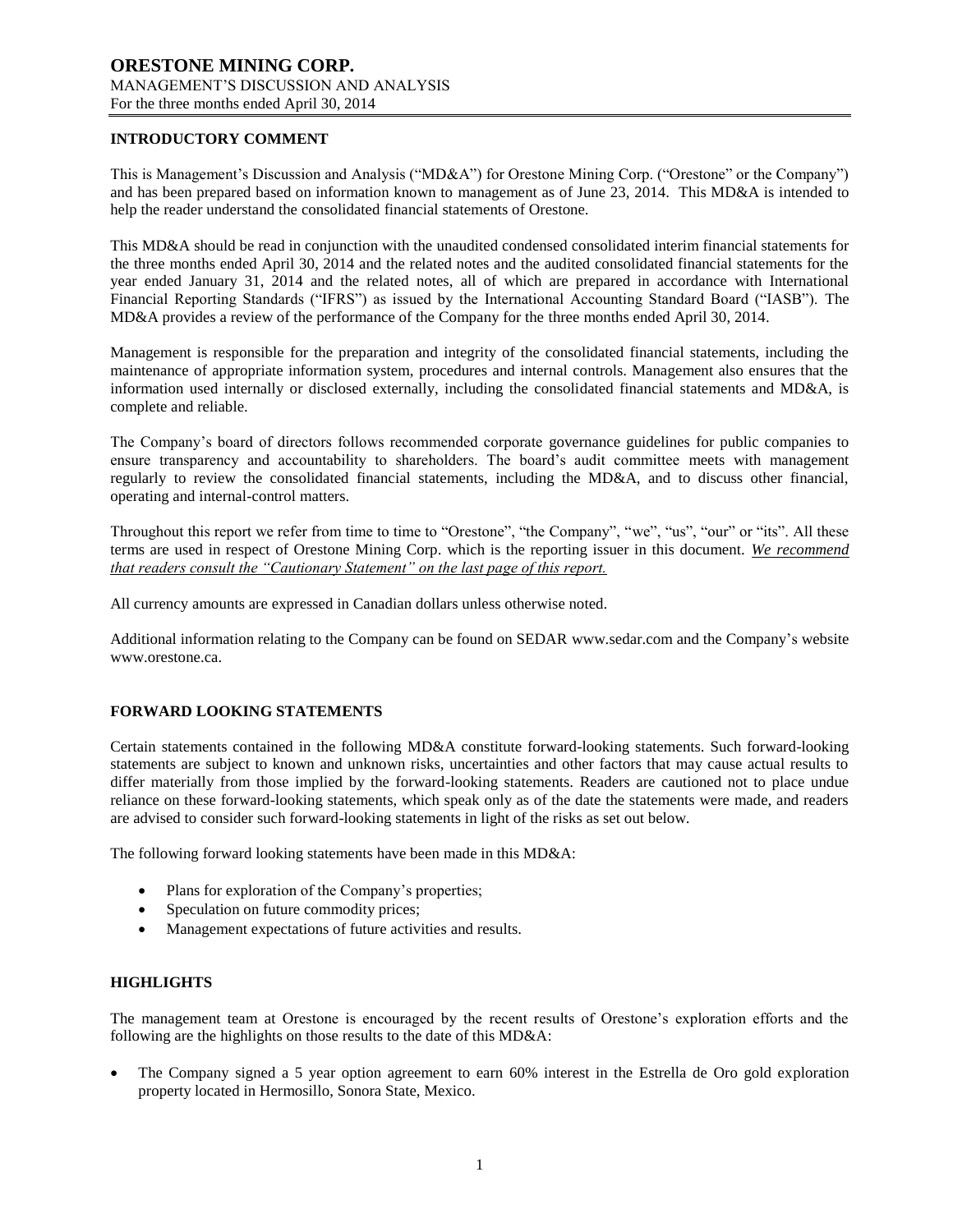- The Company has discovered and advanced a large gold/copper porphyry system in B.C., Canada during drilling campaigns completed in 2012, 2013 and 2014 on the 100% owned Captain Project in B.C., Canada.
- The Company has 75 line kilometers of geophysics and 58 drill sites approved on the Captain Project by the BC Ministry of Energy and Mines.

#### **OUTLOOK**

The Company has planned exploration programs and continues to have field and data reviews of all its properties to assist the Company's determination of the best course of action for each of them.

#### **DESCRIPTION OF BUSINESS AND OVERALL PERFORMANCE**

Orestone Mining Corp. is a mineral exploration company incorporated on April 30, 2007 and subsequently listed on the TSX Venture Exchange under the trading symbol "ORS" on March 11, 2008. To date the Company has focused on gold and copper/gold projects in the Quesnel Terrane of British Columbia and in Sonora State, Mexico.

The Company actively evaluates potential joint ventures, mergers, and acquisitions in search of opportunities to acquire significant new mineral properties.

During the three months ended April 30, 2014, the Company continued to carefully manage its cash and corporate overhead.

#### **RESULTS OF OPERATIONS - MINERAL PROPERTIES**

To best understand Orestone's financial results, it is important to gain an appreciation for the significant events, transactions and activities which occurred on its mineral properties during and subsequent to the reporting period. These are summarized below.

#### **Estrella de Oro Property**

On January 16, 2014, the Company signed a five year option agreement with Kootenay Silver Inc. to earn a 60% interest in the 700 hectare Estrella de Oro gold exploration property located in Sonora State, Mexico approximately 200 kilometers southeast of the city of Hermosillo.

Mapping and sampling by Kootenay Silver has outlined an intrusive hosted gold vein stockwork system in numerous prospect pits over an area measuring 500 meters by 1000 meters. A total of 391 selected grab quartz vein samples were taken from these pits with 277 samples grading greater than 500 ppb gold and 160 samples greater than 1000 ppb gold with values up to 260 grams per tonne gold. Exposed bedrock in pits on the southern portion of the zone indicate a flat-lying sheeted stockwork vein system.

On March of 2014, the Company completed an initial soil geochemistry program consisting of a grid covering an area of 500 metres by 700 metres. Results show a gold anomaly approximately 600 long by 100 to 150 metres wide that corresponds with previous positive surface sample results. The Company is currently planning a trenching program to follow up on these results

### **Captain Property**

The Captain Property and surrounding lands contain many airborne magnetic-high anomalies on ground previously worked by Placer Dome, Noranda and several junior resource companies during 1989 to 1996. Numerous airborne magnetic-high targets in the Quesnel Terrane are known to be related to underlying intrusions important for their relationship with copper-gold porphyry deposits such as Thompson Creek Metals' Mt. Milligan deposit immediately north of the Captain Property. Induced polarization ("IP") surveys over the airborne magnetic highs are a key method of identifying drill targets on the largely overburden covered Captain Property. Between 2008 and 2010, the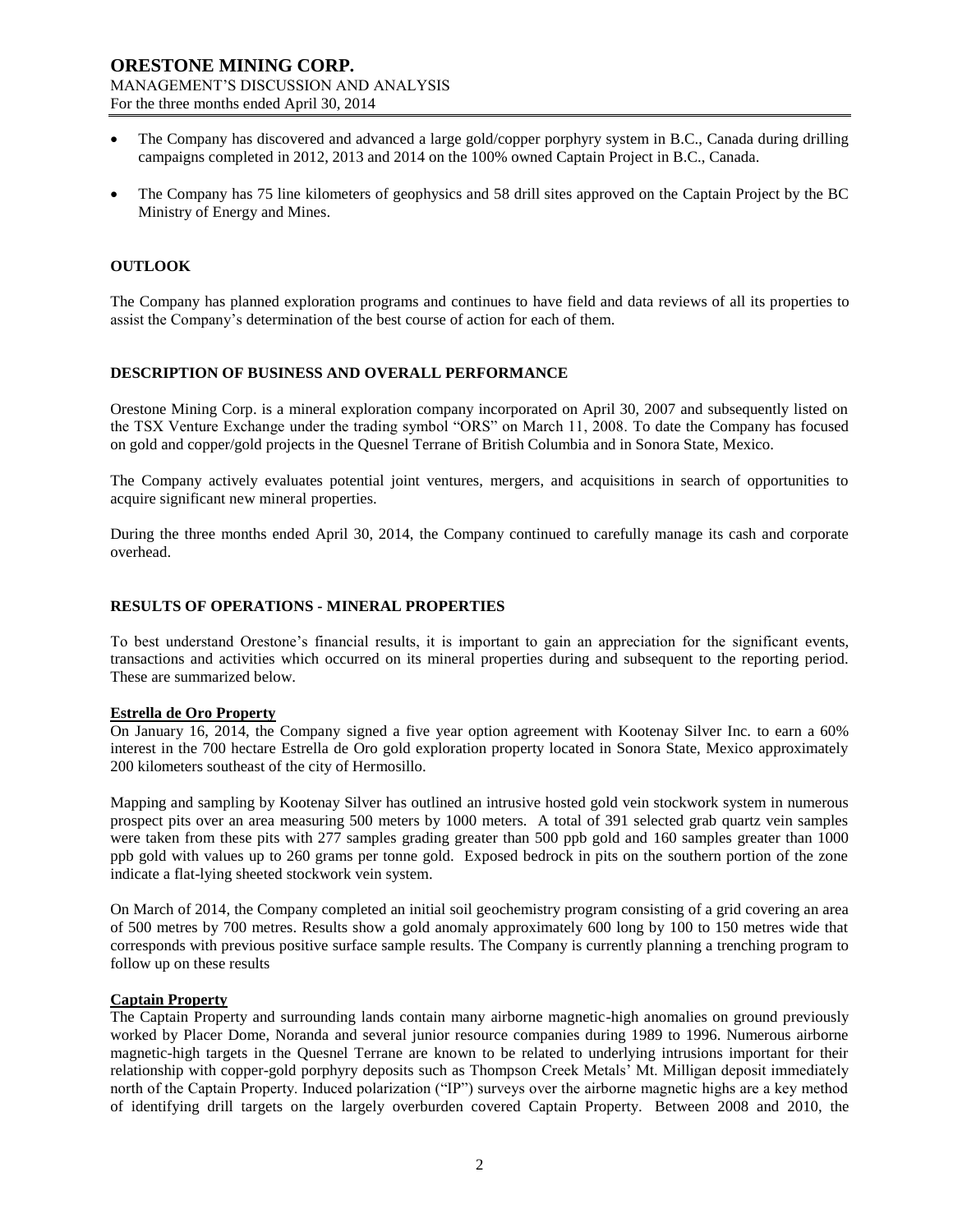Company undertook geochemical sampling, induced polarization and ground magnetic surveys, and limited percussion and diamond drilling. Detailed results are filed on Sedar.

In August, 2011, Orestone completed an IP/Resistivity and ground magnetics survey that consisted of a total of 30 kilometers of survey in six lines spaced 400 meters apart and was designed to expand upon previous geophysical surveys along logging roads. The objective of the survey was to better define the potential for copper-gold sulphide mineralization in the area surrounding diamond drill hole 09-05 which encountered potassic-altered volcanic and intrusive rocks. This vertical drill hole reached a depth of 137 meters with the last 3.1 meters encountering mineralized breccia grading 0.21 per cent copper and 0.35 grams per tonne (g/t) gold.

The results of the survey completed by Peter E. Walcott & Associates show three separate IP chargeability anomalies that flank magnetic high anomalies. The IP anomalies have widths of 1,000 meters or more that remain open, thus have yet to be fully outlined. The principal IP chargeability anomaly in the central portion of the survey area currently measures 1,000 meters by more than 4,000 meters and corresponds with a resistivity high. This coincident chargeability and resistivity high area is located on the western flank of a magnetic high interpreted to be a magnetitebearing intrusive measuring 1,000 to 2,000 meters wide and in excess of five kilometers in strike length. This geophysical signature covering the central IP/resistivity high target on the Captain project is similar in nature to the geophysical signature of the MBX copper-gold deposit at Mt. Milligan. The geophysical report by Peter E. Walcott & Associates also recommends additional work to define anomalies that are located to the east and west of the current grid area.

In December of 2011, the Company initiated a diamond drilling program that was completed in January 2012. The drill program consisted of 4 holes totaling 1,275 meters with the objectives to test the previously described anomalies. Overburden depth from all the drill holes was relatively uniform, averaging 45 meters, which is consistent with overburden depth from the previous drill hole 09-05 The best results from the drilling are found in drill hole C11-01 that consisted of 0.23 g/t gold and 0.03% copper over 87 meters that included 0.298 g/t gold and 0.09% copper over 43 meters.

The drill program was successful in confirming the presence of copper and gold mineralization within a sequence of altered rocks consistent with that found in economic copper-gold porphyry systems. To confirm the presence of favorable alteration, a suite of samples from three holes were sent out for petrographic analysis. The results of this study support the Company`s interpretation that the alteration pattern from the drilling is indicating potential for economic mineralization and that more drilling is warranted.

In the fourth quarter of 2012, the Company completed 912.8 metres of diamond drilling in three holes in the East Mag or Admiral Target Area.

Vertical Hole C12-05 located 100 meters west of C11-01 was drilled to depth of 550.17 metres. The hole intersected bedrock at 63.7m; from 63.7m-150m sericite-carbonate altered volcanic rocks with 1-5% pyrite and minor chalcopyrite (copper mineral) were intersected; from 150m-550m moderate to strong potassic feldspar-actinolitebiotite and sericite-carbonate altered volcanics and monzonite porphyry dykes with finely disseminated magnetitepyrite-chalcopyrite and blebby chalcopyrite and finely disseminated chalcopyrite in potassic feldspar altered veins and flooded zones. Magnetite is disseminated throughout and is associated with zones of pervasive, felted secondary actinolite-biotite. The above described four hundred meter mineralized intercept of finely disseminated and locally coarse blebby chalcopyrite increases in intensity down hole and remains open at depth.

Hole C12-05 returned two significant intervals of strong gold mineralization; the upper zone grading 0.65 g/t gold and 0.06% copper (on an uncut basis) over 118.8 meters and the lower zone grading 0.41 g/t gold and 0.07% copper (on an uncut basis) over 164.6 meters. The mineralization in hole C12-05 remains open to depth and analytical results are tabled below.

| <b>Hole C12-05</b> | From/To<br>(meters) | Length<br>(meters) | Copper<br>(percent) | Gold<br>grams/tonne |
|--------------------|---------------------|--------------------|---------------------|---------------------|
| Upper zone         | 88.1-206.9          | 118.8              | 0.06                | 0.65                |
| Incl.              | 152.1-161.2         | 9.1                | 0.27                | 6.46                |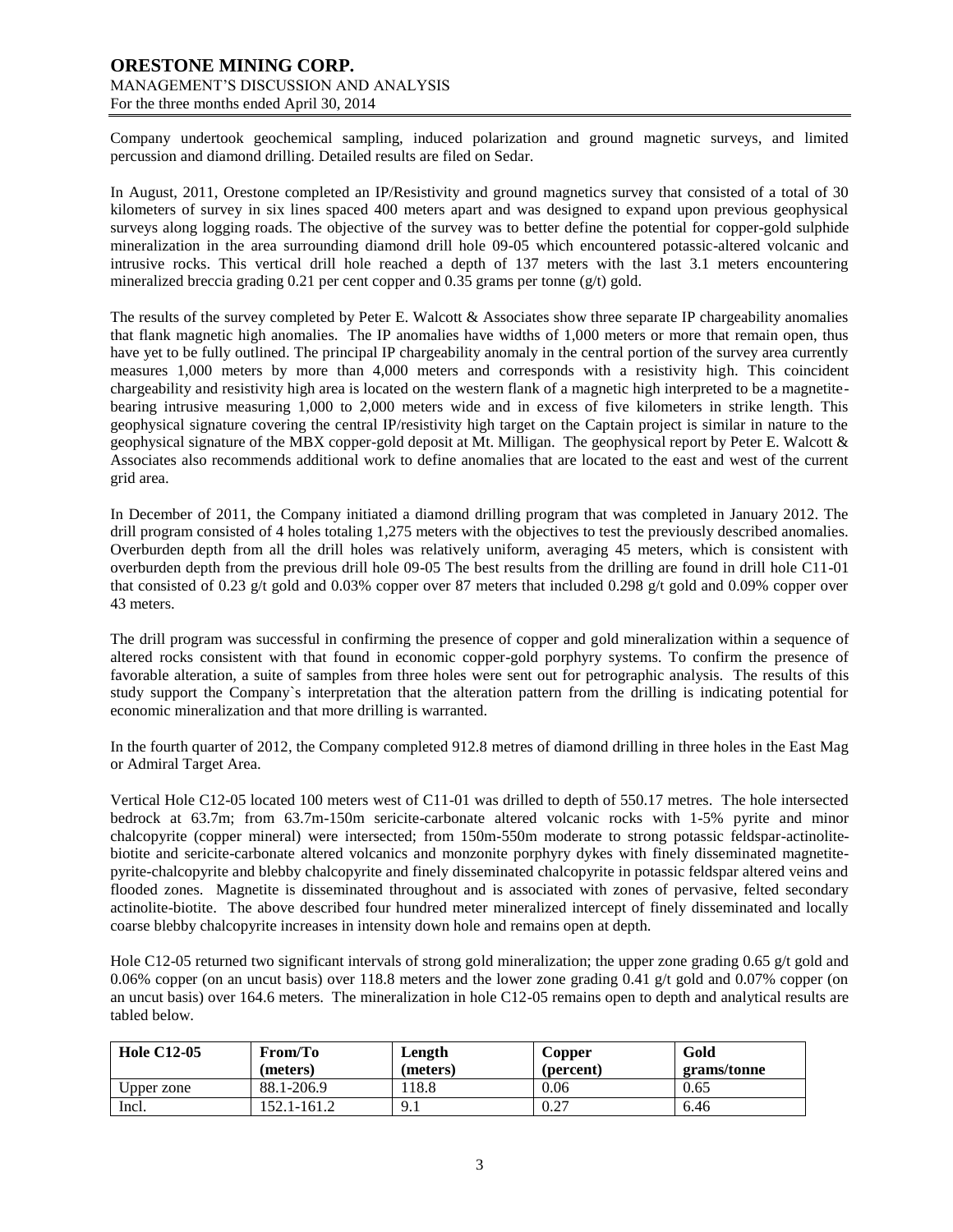# **ORESTONE MINING CORP.**

#### MANAGEMENT'S DISCUSSION AND ANALYSIS For the three months ended April 30, 2014

| Lower zone     | 377.6-542.2 | 164.6 | 0.07 | 0.41 |  |
|----------------|-------------|-------|------|------|--|
| Incl.          | 499.5-505.6 | 0. I  | 0.51 | 4.45 |  |
| Upper zone $*$ | 88.1-206.9  | 18.8  | 0.06 | 0.30 |  |
| Lower zone*    | 377.6-542.2 | 164.6 | 0.07 | 0.32 |  |

\*High Gold Values Cut to 1.6 g/t

In January of 2013, the Company conducted a detailed 130 kilometer ground magnetic survey that was completed in February 2013. The magnetic survey was designed to define the magnetic anomaly within the area of the recent drill discovery of significant gold/copper mineralization.

This magnetic survey was successful in in identifying new magnetic anomalies. Drilling conducted in late 2012 intercepted disseminated gold-copper mineralization associated with magnetic monzonite dyke swarms and strong potassic alteration conforming to the classic alkalic porphyry model. The data generated from the magnetic survey has defined the size and shape of the magnetic targets which are also related to moderate IP chargeability highs in excess of 10mV/V (millivolts/volts). Combined, this data has defined compelling drill targets which will allow future drilling efforts to focus on the magnetite/gold association.

The survey on the West Mag target area outlined three large magnetic highs over a northwesterly trending area measuring 2500m x 5000m, the largest and most significant, T9 measures 1000m x 4000m with a northwesterly strike length. These large targets lay four kilometeres to the west of the Admiral target. It is believed they represent magnetite-potassic alteration and magnetic monzonite intrusives.

In July 2013, the Company completed a drilling campaign that consisted of three diamond drill holes totaling 642 meters. Holes C13-01 and C13-02 were drilled 400 metres respectively NW and SE of significant potassic alteration and copper gold mineralization intersected in previous holes C12-05 and C11-01. Hole C13-03 was drilled in the center of the Admiral target, a large magnetic high measuring 1000 metres by 1500 metres located 800 metres north of holes C12-05 and C11-01.

Hole C13-03 intersected an unaltered and un-mineralized post mineral alkalic gabbro dyke from the bedrock contact at 78.9m to 280.0m. At a depth of 204.9m to 207.9m a xenolith fragment of highly potassic-sericite altered monzonite porphyry was intersected which assays 0.226% copper and 1.90 g/t gold over three metres. The post mineral dyke is situated in the centre of the magnetic high and it is interpreted to measure  $50 - 100$  metres in thickness and 1000 meters in strike length and the xenolith fragment or rafted block is thought to have been transported from immediate adjacent rocks.

Hole 13-02 was drilled at an Azimuth of -70 NE across a strong magnetic anomaly and intersected two sections of potassic-sericite altered volcanic and monzonite dykes separated by a section of post mineral andesite dykes. The first mineralized and altered dyke was intersected from 32.4m to 66.4m for an interval of 34m with an average grade of 0.073% copper and 0.20 g/t gold while the second altered and mineralized dyke was intersected from 121.3m to 170.1m for an interval of 48.8m with an average grade of 0.055% copper and 0.35 g/t gold.

Hole C13-01 intersected intensely quartz-sericite-pyrite altered volcanics on the south margin of the Admiral target averaging 183 ppm Cu and 52 ppb Au.

The Company now has all permits in place to facilitate 75 line kilometers of geophysics with 58 sites approved for drilling.

In February 2014, the Company reported to the Government of British Columbia an assessment report for the Captain property documenting an additional \$659,121. The assessment report documents expenditures for the diamond drilling campaign and ground geophysics completed in 2013.

## **Todd Property**

The Company holds a 51% interest in the Todd Creek property which is comprised of approximately 12,222 hectares of mineral claims.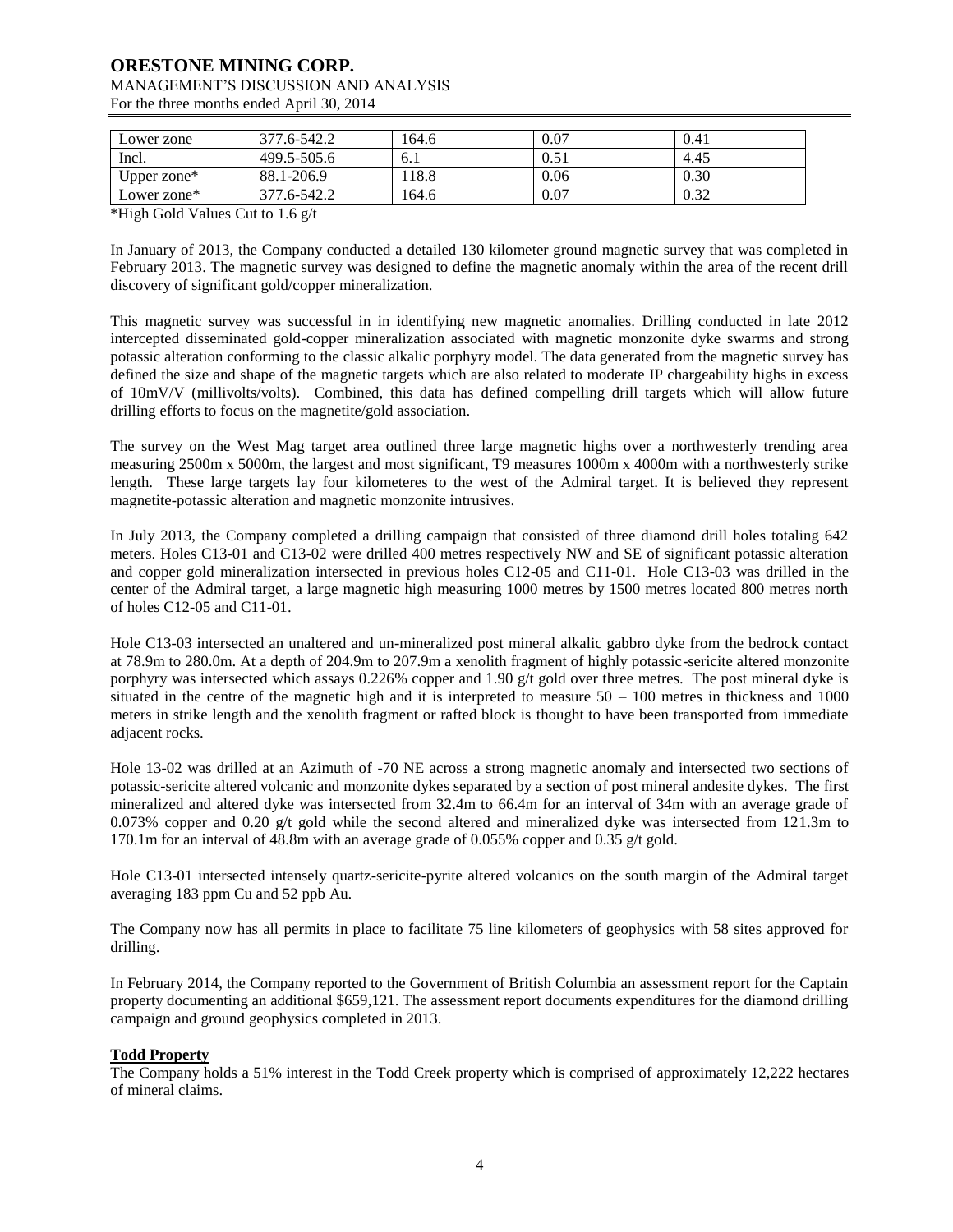The Todd Creek property is located in northwest British Columbia, approximately 35 kilometers northeast of the town of Stewart. The property is within the Jurassic Hazelton, similar to the geological environment that hosts several large and significant mineral deposits. These deposits include the Granduc Mine (historic producer), Eskay Creek Mine (historic producer) and Kerr-Sulphurets-Mitchell deposit. The Company believes that the Todd property has the potential to host significant mineral deposits of a type consistent with the other known deposits in the district.

On April 30, 2010, Orestone signed the Todd Creek Joint Venture Agreement with Goldeye Explorations Limited and Polar Star Mining Corporation and became the Manager of the Joint Venture, in which the Company holds a 51% interest, acquired through the purchase of Intuitive Exploration Inc. ("Intuitive"). The Company completed the acquisition with Intuitive on June 3, 2010 by way of a share exchange. As of June 3, 2010 Intuitive was the Company's wholly-owned subsidiary and the Company is the parent of Intuitive. The principle asset of Intuitive is the 51% ownership in the Todd Creek Venture. Under the Todd Creek option agreement, the Company earned its 51% interest in the Todd Property by making payments on the property aggregating \$180,000, issuing 170,000 shares and by incurring expenses related to the Todd Creek Property aggregating \$2,500,000. Geofine has a net smelter return royalty in the amount of 2.5%. The Todd Creek Joint Venture pays a \$25,000 advance on the above royalty to Geofine every November.

Dr. Mark Fedikow of Mount Morgan Resources Ltd. completed a NI 43-101 technical report on the Todd Property and the Todd Creek Report has been filed on SEDAR at [www.sedar.com.](http://www.sedar.com/) The author of the Todd Creek Report, Dr. Fedikow, is an independent Qualified Person under NI 43-101.

## **LaForce Property**

The 100% owned LaForce Project consists of 47 square kilometers located just east of Aurico Gold's Kemess coppergold mine in northern British Columbia.

In September 2011 the Company completed surface exploration that consisted of channel sampling across the area where previous outcrop sampling had returned a gold value of 17.7 g/t over 5.0 meters, and channel sampling along the 900 meter strike length of the interpreted structural zone that hosts gold mineralization. This sampling did show results anomalous in gold but did not confirm the grades that resulted from previous sampling.

The program was cut short due to bad weather that limited accessibility.

On February 1, 2012 a number of claims that were part of the La Force property were allowed to expire. On February 1, 2013 all remaining claims expired.

## **QUALIFIED PERSON**

The technical information reported in this MD&A has been reviewed and approved by Mr. Ross Zawada P. Geo., the Company's Exploration Manager. Mr. Zawada is a Professional Geoscientist and member of the Professional Engineers and Geoscientist Association of British Columbia (APGEBC) and a qualified person as defined by NI 43- 101.

#### **IMPAIRMENT OF LONG-LIVED ASSETS**

The Company completed an impairment analysis as at April 30, 2014, which considered the indicators of impairment in accordance with IFRS 6, "Exploration for and Evaluation of Mineral Resources," and IAS 36, "Impairment of Assets". Management concluded that no impairment charge was required because:

- there have been no significant changes in the legal factors or climate that affects the value of the properties;
- all property rights remain in good standing;
- there have been no significant changes in the projections for the properties;
- exploration results continue to be positive;
- the Company intends to continue its exploration and development plans on its properties.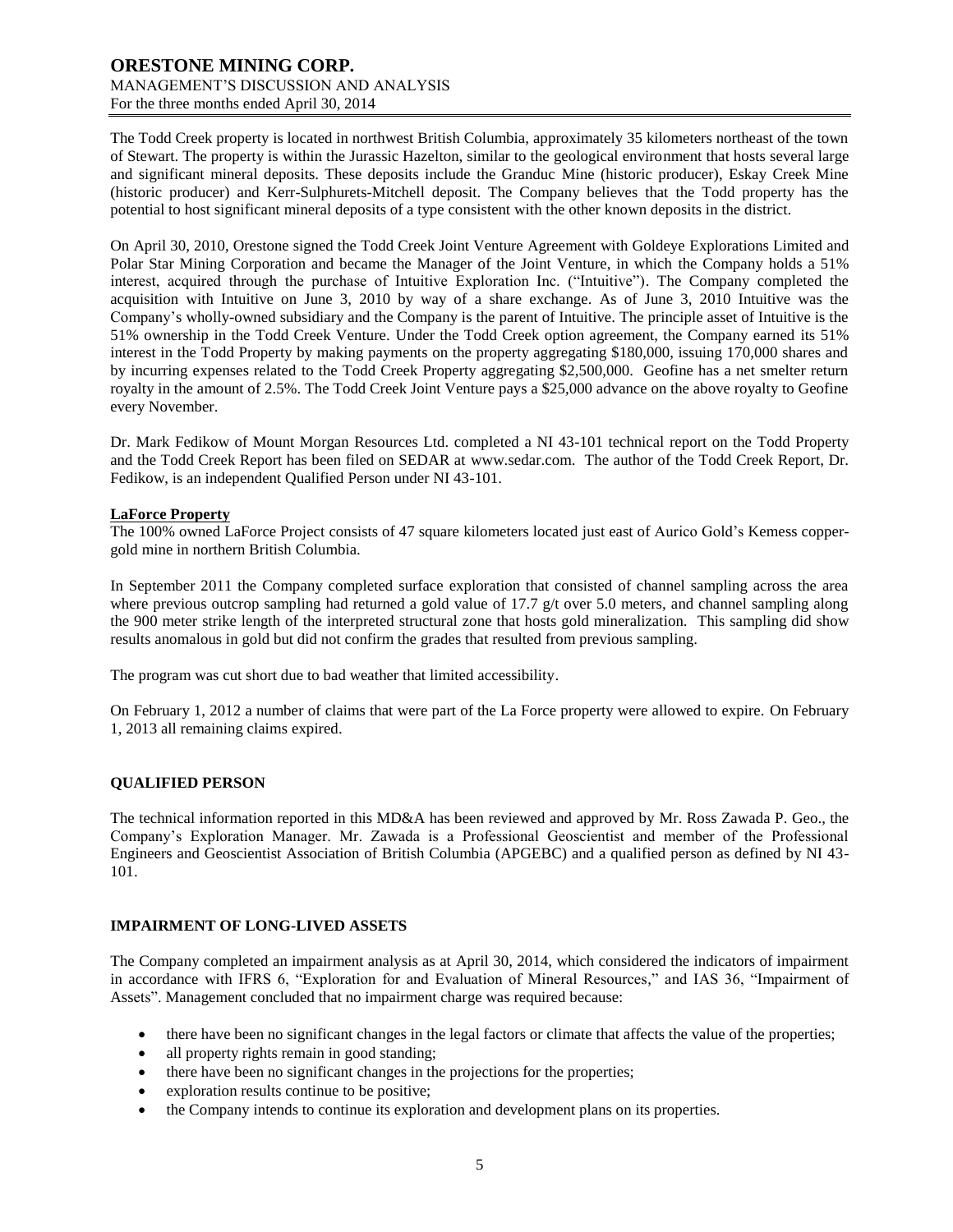#### **RISKS AND UNCERTAINTIES**

Below are some of the risks and uncertainties that the Company faces.

#### *Industry*

The Company is engaged in the exploration of mineral properties, an inherently risky business. There is no assurance that a mineral deposit will ever be discovered and economically produced. Most exploration projects do not result in the discovery of commercially mineable ore deposits. If market conditions make financings difficult, it may be difficult for the Company to find joint venture partners. The Company may be unsuccessful in identifying and acquiring projects of merit.

#### *Mineral resource estimates*

The estimation of reserves and mineralization is a subjective process and the accuracy of any such estimates is a function of the quality of available data and of engineering and geological interpretation and judgment. No assurances can be given that the volume and grade of reserves recovered and rates of production will not be less than anticipated.

#### *Gold and metal prices*

The price of gold is affected by numerous factors including central bank sales, producer hedging activities, the relative exchange rate of the U.S. dollar with other major currencies, supply and demand, political, economic conditions and production levels. In addition, the price of gold has been volatile over short periods of time due to speculative activities. The prices of other metals and mineral products that the Company may explore have the same or similar price risk factors.

## *Cash flows and additional funding requirements*

The Company currently has no revenue from operations. If any of its exploration programs are successful and optionees of properties complete their earn-in, the Company would have to provide its share of ongoing exploration and development costs in order to maintain its interest or be reduced in interest or to a royalty interest. Additional capital would be required to put a property into commercial production. The sources of funds currently available to the Company are equity capital or the offering of an interest in its projects to another party. Current economic conditions have limited the Company's ability to access financing through equity markets and this has created significant uncertainty as to the Company's ability to fund ongoing operations for the next operating period.

#### *Environmental*

The Company's exploration and development activities are subject to extensive laws and regulations governing environment protection. The Company is also subject to various reclamation-related conditions. Although the Company closely follows and believes it is operating in compliance with all applicable environmental regulations,

there can be no assurance that all future requirements will be obtainable on reasonable terms. Failure to comply may result in enforcement actions causing operations to cease or be curtailed and may include corrective measures requiring capital expenditures. Intense lobbying over environmental concerns by NGOs has caused some governments to cancel or restrict development of mining projects. Current publicized concern over climate change may lead to carbon taxes, requirements for carbon offset purchases or new regulation. The costs or likelihood of such potential issues to the Company cannot be estimated at this time.

#### *Laws and regulations*

The Company's exploration activities are subject to extensive federal, provincial, state and local laws and regulations governing prospecting, development, production, exports, taxes, labour standards, occupational health and safety, mine safety and other matters in all the jurisdictions in which it operates. These laws and regulations are subject to change, can become more stringent and compliance can therefore become more costly. The Company applies the expertise of its management, advisors, employees and contractors to ensure compliance with current laws.

#### *Title to mineral properties*

While the Company has investigated title to its mineral properties, this should not be construed as a guarantee of title. The properties may be subject to prior unregistered agreements or transfers and title may be affected by undetected defects. Unresolved native land claim issues in Canada may affect its properties in this jurisdiction in the future.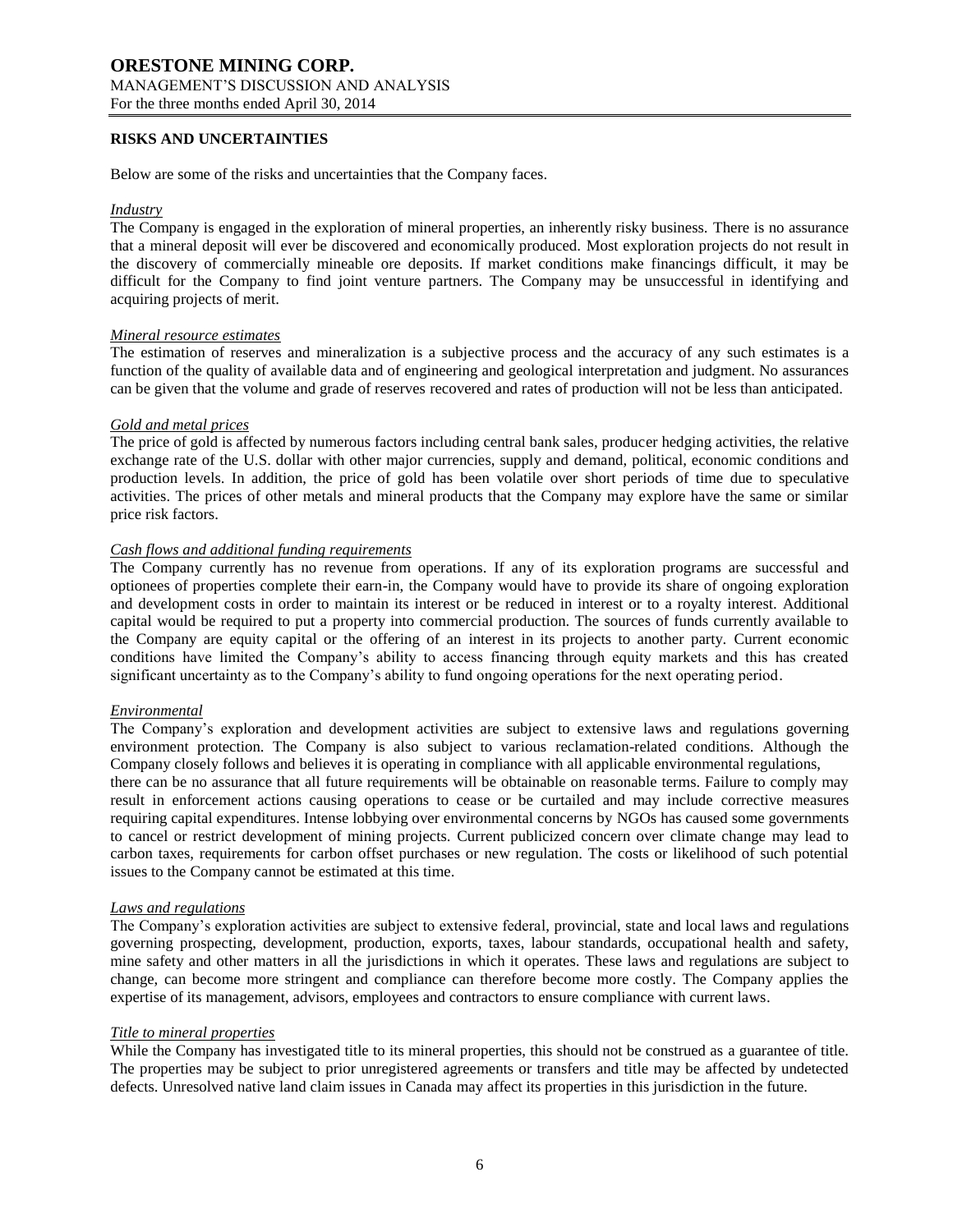# *Possible dilution to present and prospective shareholders*

The Company's plan of operation, in part, contemplates the financing of its business by the issuance of securities and possibly, incurring debt. Any transaction involving the issuance of previously authorized but unissued shares of common stock, or securities convertible into common stock, would result in dilution, possibly substantial, to present and prospective holders of common stock. The Company may seek joint venture partners to fund in whole or in part exploration projects. This dilutes the Company's interest in properties. This dilution is undertaken to spread or minimize the risk and to expose the Company to more exploration plays. However, it means that any increased market capitalization or profit that might result from a possible discovery would be shared with the joint venture partner. There is no guarantee that the Company can find a joint venture partner for any property.

#### *Material risk of dilution presented by large number of outstanding share purchase options and warrants*

At April 30, 2014, there were 2,992,500 stock options outstanding. Directors and officers hold 2,512,000 of the options and 480,500 are held by employees and consultants of the Company. At April 30, 2014, there were 889,705 outstanding warrants with expiry date of June 20, 2015.

#### *Trading volume*

The relatively low trading volume of the Company's shares reduces the liquidity of an investment in its shares.

#### *Volatility of share price*

Market prices for shares of early stage companies are often volatile. Factors such as announcements of mineral discoveries or discouraging exploration results, changes in financial results, and other factors could have a significant effect on share price.

#### *Competition*

There is competition from other mining exploration companies with operations similar to the Company's. Many of the companies with which it competes have operations and financial strength greater than the Company's.

#### *Dependence on management*

The Company depends heavily on the business and technical expertise of its management.

#### *Conflict of interest*

Some of the Company's directors and officers are directors and officers of other natural resource or mining-related companies. These associations may give rise from time to time to conflicts of interest. As a result of such conflict, the Company may miss the opportunity to participate in certain transactions.

## **SUMMARY OF SELECTED ANNUAL FINANCIAL INFORMATION**

|                                                                         | Year ended        | Year ended        | Year ended        |
|-------------------------------------------------------------------------|-------------------|-------------------|-------------------|
|                                                                         | January 31, 2014  | January 31, 2013  | January 31, 2012  |
|                                                                         | <b>Under IFRS</b> | <b>Under IFRS</b> | <b>Under IFRS</b> |
|                                                                         | \$                | \$                | \$                |
| Net sales / total revenues                                              |                   |                   |                   |
| Income (loss) before discontinued operations and<br>extraordinary items | (571, 151)        | (639,240)         | (913,700)         |
| Per share basis                                                         | (0.02)            | (0.03)            | (0.02)            |
| Diluted per share basis                                                 | (0.02)            | (0.03)            | (0.02)            |
| Net income or loss, total                                               | (571, 151)        | (639,240)         | (913,700)         |
| Per share basis                                                         | (0.02)            | (0.03)            | (0.02)            |
| Diluted per share basis                                                 | (0.02)            | (0.03)            | (0.02)            |
| Total assets                                                            | 4,409,542         | 4,942,130         | 3,689,866         |
| Total long-term financial liabilities                                   |                   |                   |                   |
| Cash dividends declared per share                                       |                   |                   |                   |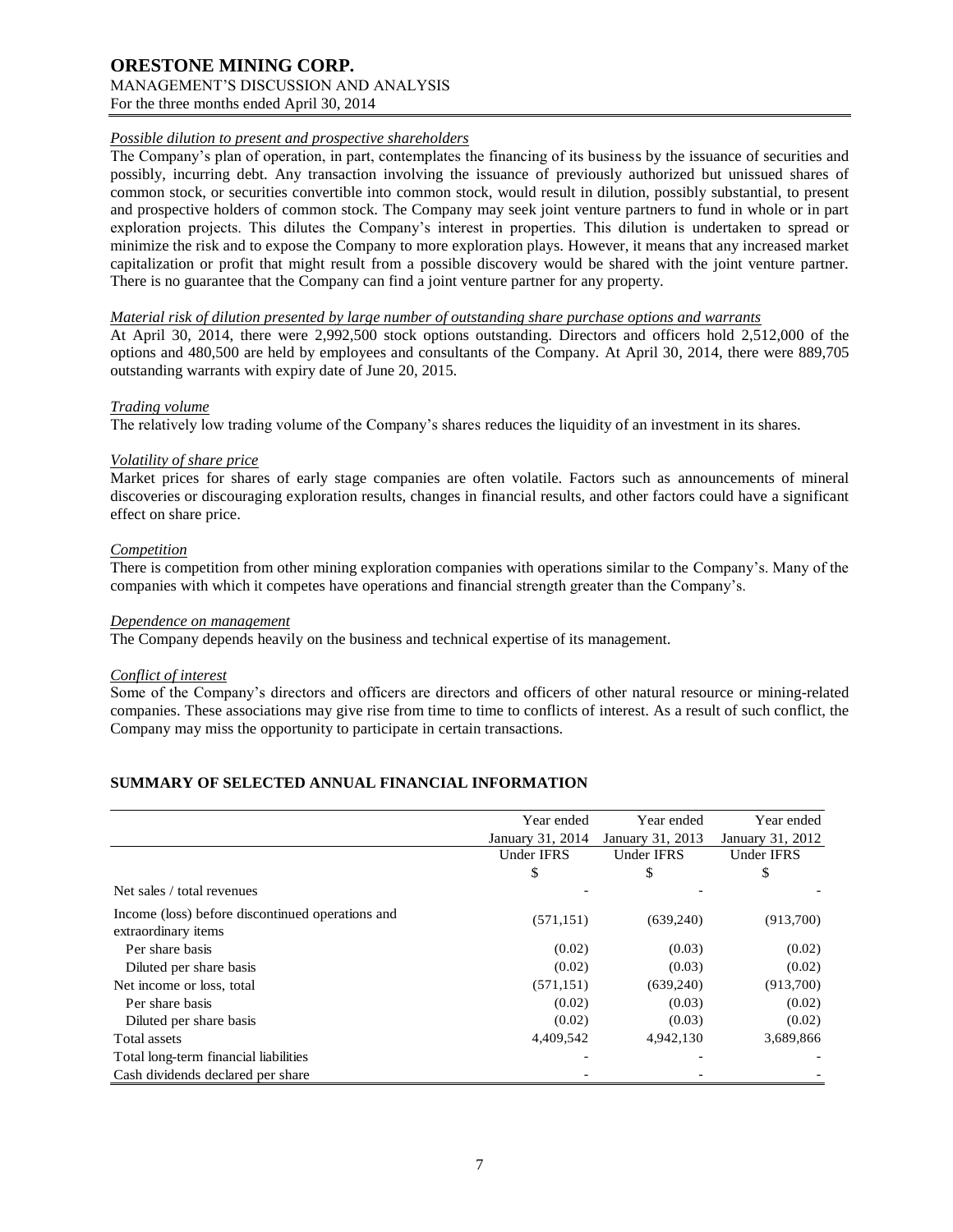## **ORESTONE MINING CORP.**

## MANAGEMENT'S DISCUSSION AND ANALYSIS

For the three months ended April 30, 2014

| Fiscal quarter ended | Revenues*<br>S  | Net<br>income $(\text{loss})^{**}$ | Loss per share<br>from continuing<br>operations | <b>Net</b><br>comprehensive<br>income (loss) | <b>Net</b><br>income (loss)<br>per share<br>S |
|----------------------|-----------------|------------------------------------|-------------------------------------------------|----------------------------------------------|-----------------------------------------------|
| $30$ -Apr-14         | Nil             | (89, 588)                          | (0.00)                                          | (88, 375)                                    | (0.00)                                        |
| $31$ -Jan-14         | Nil             | (83, 814)                          | (0.00)                                          | (116,318)                                    | (0.00)                                        |
| $31-Oct-13$          | Nil             | (118, 423)                         | (0.00)                                          | (116,318)                                    | (0.00)                                        |
| $31 -$ Jul $-13$     | Nil             | (155,204)                          | (0.00)                                          | (151, 775)                                   | (0.00)                                        |
| $30$ -Apr-13         | N <sub>il</sub> | (222, 985)                         | (0.01)                                          | (220,769)                                    | (0.01)                                        |
| $31$ -Jan-13         | Nil             | (326, 356)                         | (0.01)                                          | (233, 537)                                   | (0.01)                                        |
| $31-Oct-12$          | Nil             | (109, 631)                         | (0.00)                                          | (112,015)                                    | (0.00)                                        |
| $31$ -Jul-12         | Nil             | (114, 919)                         | (0.00)                                          | (114, 919)                                   | (0.00)                                        |

## **SUMMARY OF QUARTERLY FINANCIAL INFORMATION**

Revenues exclude interest income.

\*\* Net income (loss) before income taxes.

*Results of operation for the three months ended April 30, 2014 compared to the three months ended April 30, 2013:* For the quarter ended April 30, 2014 the Company recorded a net comprehensive loss of \$88,375 (loss per share - \$0.00) compared to \$220,769 (loss per share - \$0.01) in the third quarter of fiscal 2014.

During the three months ended April 30, 2014, the Company incurred \$89,588 (2013 - \$222,985) in general and administrative expenses, of which \$9,118 (2013 - \$79,107) relates to non-cash share-based payments expense for options vested during the period and non-cash depreciation of \$28 (2013 - \$12). Excluding the non-cash items, the Company's general and administrative expenses amounted to \$80,442 compared to 2013's \$143,866, a decrease of \$63,424. The decrease was primarily due to a decrease in project search expenses of \$19,646 due to the reduction of travel expenses to potential project sites, a decrease in office and miscellaneous expenses of \$12,270 due to a decrease in rent and miscellaneous office expenses in an increased effort to conserve the Company's treasury, a decrease in investor relation expenses of \$12,140 due to the reduction in investor relations consulting services and a reduction in salaries and benefits of \$10,759 due to the reduction of salary paid employees. Other administrative expenditures varied over the periods but the overall effect of these variances was not material.

During the three months ended April 30, 2014, the Company had interest income of \$1,213 compared to 2013's \$2,216, a decrease of \$1,003. The decrease was due to the decrease in cash invested in Guaranteed Investment Certificates (GIC's).

During the three months ended April 30, 2014, the Company spent \$23,901 in exploration costs compared to \$131,048 exploration costs incurred in same period in fiscal 2014.

## **LIQUIDITY AND CAPITAL RESOURCES**

At April 30, 2014, the Company had current assets of \$511,447 and current liabilities of \$46,935 (January 31, 2014 - \$603,678 and \$55,292 respectively). Working capital was \$464,512 (January 31, 2014 – working capital of \$548,386). Cash and cash equivalents totaled \$388,650 as at April 30, 2014, a decrease of \$66,136 from \$454,786 as at January 31, 2014. The decrease was a result of (a) \$42,235 (2013 - \$277,826) spent in its operating activities including changes in working capital, and (b) \$23,901 (2013 - \$71,809) spent on the Company's mineral properties and property, plant and equipment.

The Company has obligations pursuant to option agreements it has entered into. The Company has no contractual commitments to satisfy these obligations, however it would forfeit any interest it may have earned to that date should it decide not to satisfy these obligations. Detailed terms of those agreements and the obligations are included in the financial statements.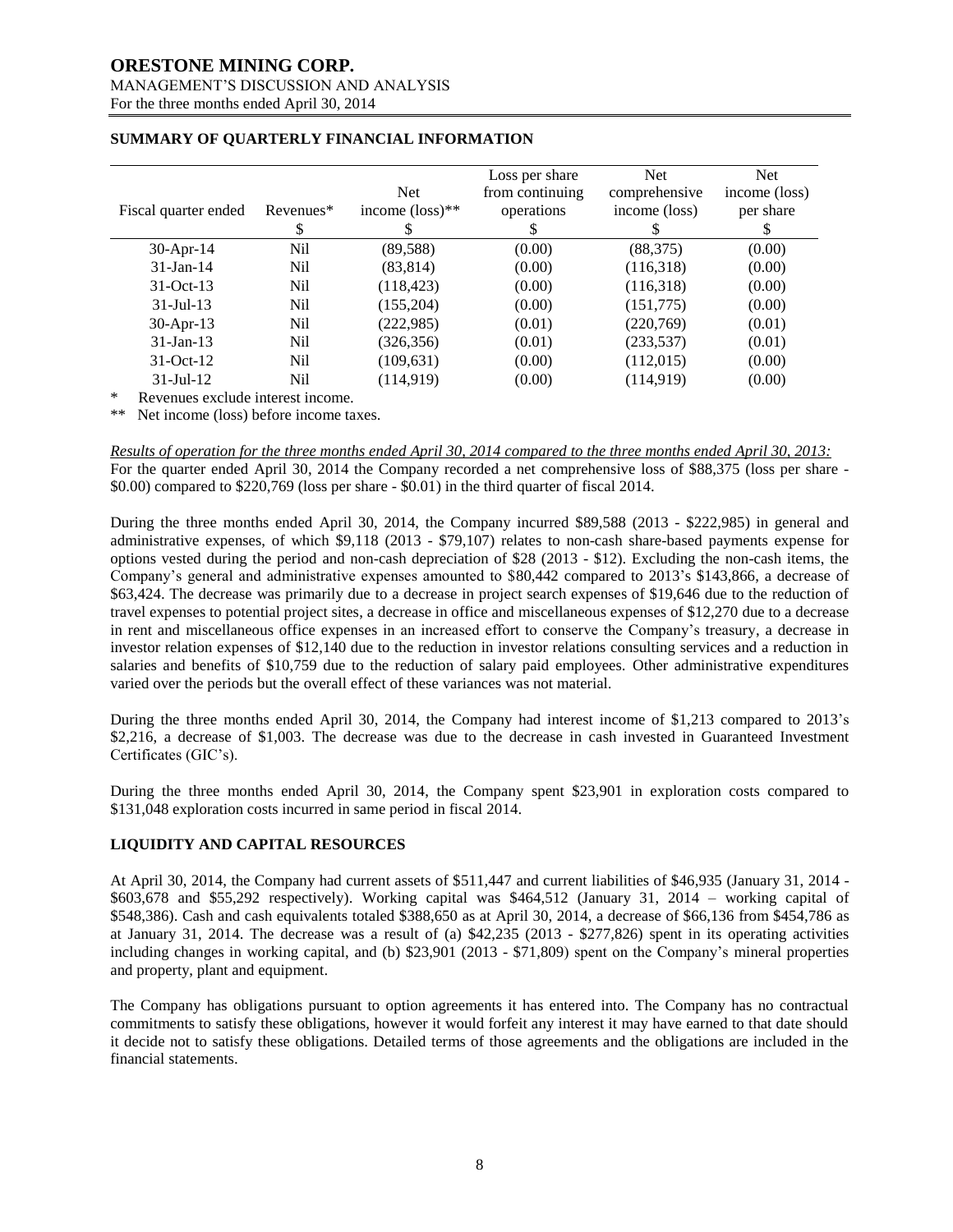On June 20, 2013, the Company completed a non-brokered private placement for gross proceeds of \$151,250 by issuing 1,779,410 units at \$0.085 per unit (the "Unit"). Each unit comprised of one common share and one-half of one common share purchase warrant. Each whole warrant entitles the holder to purchase one common share of the Company at a price of \$0.14 until June 20, 2014. The warrants were allocated a fair value of \$12,106 using the Black Scholes Option Pricing Model. The assumptions used were a risk-free interest rate of 1.14%, an expected life of one year, annualized volatility of 114%, and a dividend rate of 0%. The Company paid finder's fees of \$1,488 in cash and an aggregate of \$1,507 was also included in share issue costs related to regulatory filing fees. All securities issued are subject to a four-month hold period expiring October 20, 2013.

Management estimates that the current cash position and future cash flows from warrants and options will be sufficient for the Company to carry out its anticipated exploration and operating plans through the end of its fiscal 2015.

There may be circumstances where, for sound business reasons, a reallocation of funds may be necessary in order to the Company to achieve its stated business objectives.

#### **OFF BALANCE SHEET ARRANGEMENTS**

The Company has no off-balance sheet arrangements that would potentially affect its operations or financial condition of the Company.

#### **OUTSTANDING SHARE DATA**

#### Common Shares

The authorized share capital of the Company consists of an unlimited number of common shares without par value.

On June 20, 2013, the Company completed a non-brokered private placement for gross proceeds of \$151,250. The Company issued 1,779,410 common shares at \$0.085.

On February 10, 2014, the Company issued 200,000 shares pursuant to the Estrella de Oro Property agreement at a deemed price of \$0.02 per share.

|                  | Number of common shares<br>issued and outstanding | <b>Share Capital Amount</b> |
|------------------|---------------------------------------------------|-----------------------------|
| January 31, 2014 | 37.572.233                                        | \$6,142,828                 |
| April 30, 2014   | 37.772.233                                        | \$6,148,828                 |

#### Stock options

The Company has adopted an incentive share option plan for its directors, officers, employees and consultants under which the Company may gran options to acquire a maximum number of common shares equal to 10% of the total issued and outstanding common shares of the Company.

On October 7, 2013, the Company granted a director of the Company incentive stock options to purchase an aggregate of 150,000 common shares. The options are exercisable until October 7, 2018 at an exercise price of \$0.10 per share.

On June 28, 2013, the Company granted directors, officers, employees and consultants of the Company incentive stock options to purchase an aggregate of 625,000 common shares. The options are exercisable until June 28, 2018 at an exercise price of \$0.10 per share.

As at April 30, 2014, the Company had a total of 2,992,500 options outstanding with exercise prices ranging from \$0.10 to \$0.42 expiring between September 8, 2016 and October 8, 2018. If all the remaining outstanding options were exercised, the Company's available cash would increase by \$507,000.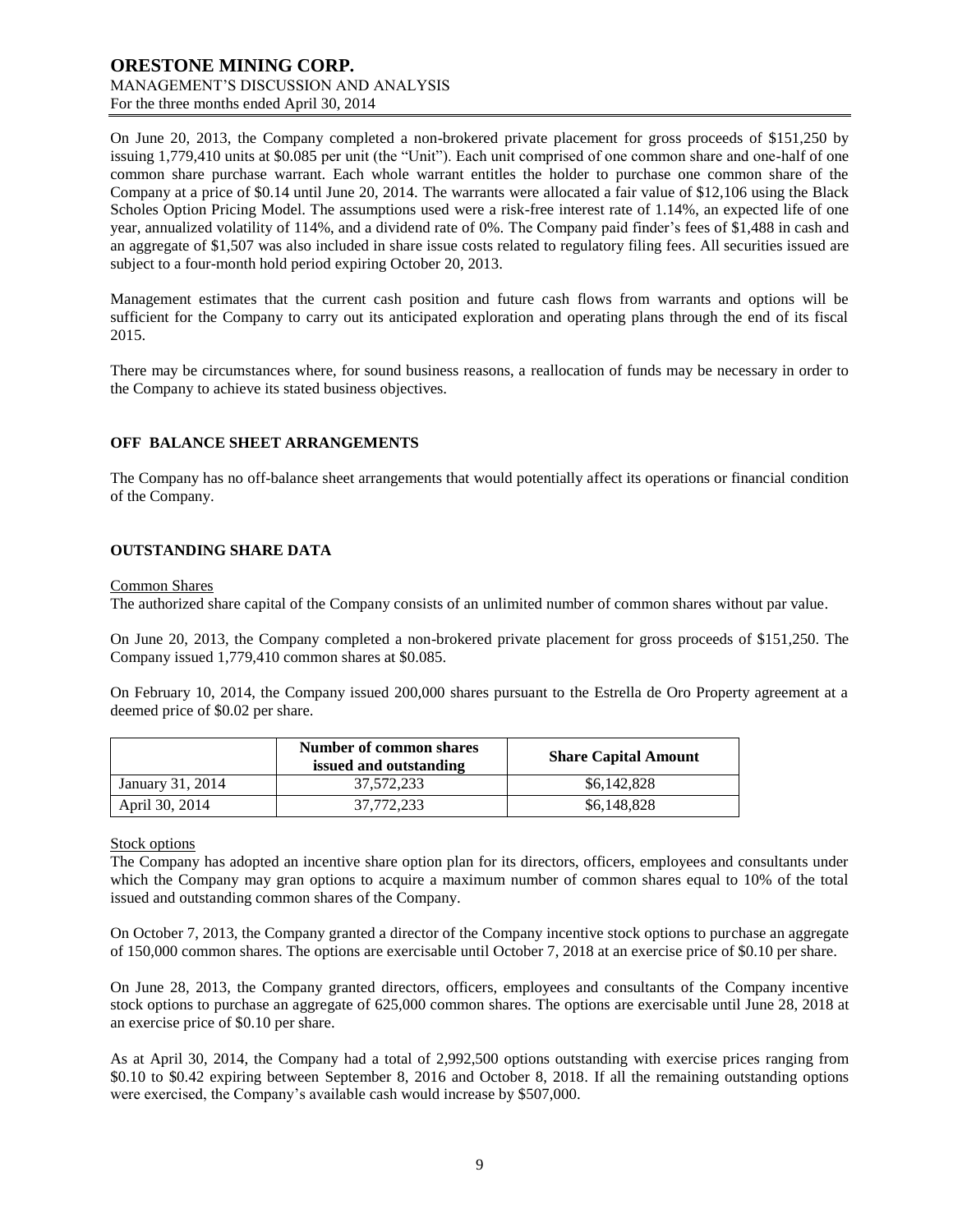| Number of<br>shares | Exercise<br>price $(\$)$ | Expiry date        |
|---------------------|--------------------------|--------------------|
| 312,500             | 0.42                     | September 8, 2016  |
| 50,000              | 0.40                     | September 29, 2016 |
| 1,855,000           | 0.15                     | October 26, 2017   |
| 625,000             | 0.10                     | June 28, 2018      |
| 150,000             | 0.10                     | October 8, 2018    |
| 2,992,500           |                          |                    |

As at April 30, 2014 stock options were outstanding as follows:

#### Warrants

As at April 30, 2013, a total of 889,705 share purchase warrants were outstanding as follows:

*Warrants*

| Number of | Exercise     |                    |
|-----------|--------------|--------------------|
| Warrants  | Price $(\$)$ | <b>Expiry Date</b> |
| 889,705   | 0.14         | June 20, 2015      |
| 889.705   |              |                    |

If all the remaining outstanding warrants were exercised, the Company available cash would increase by \$124,559.

At the date of this MD&A, there were 37,772,233 common shares issued and outstanding and 41,654,438 common shares outstanding on a diluted basis.

## **RELATED PARTY TRANSACTIONS**

#### a) Key management personnel compensation

The aggregate value of transactions and outstanding balances relating to key management personnel and entities over which they have control or significant influence were as follows:

|                              | April 30, | April 30, |
|------------------------------|-----------|-----------|
|                              | 2014      | 2013      |
|                              |           |           |
| Short-term employee benefits | 32,640    | 44,400    |
| Share-based payments         | -         |           |
|                              | 32,640    | 44,400    |

## b) Other related party transactions

|                                                                |                 | Total charged as at |           | Balance outstanding as at |             |
|----------------------------------------------------------------|-----------------|---------------------|-----------|---------------------------|-------------|
|                                                                |                 | April 30,           | April 30, | April 30,                 | January 31, |
| Amounts owed to:                                               | Service         | 2014                | 2013      | 2014                      | 2014        |
|                                                                |                 |                     |           |                           |             |
| A public company with a director in<br>common with the Company | Rent            |                     | 4,701     |                           |             |
| Officers and directors                                         | Geological      |                     |           |                           |             |
|                                                                | consulting fees |                     | 14,000    |                           |             |
|                                                                |                 |                     | 18,701    |                           |             |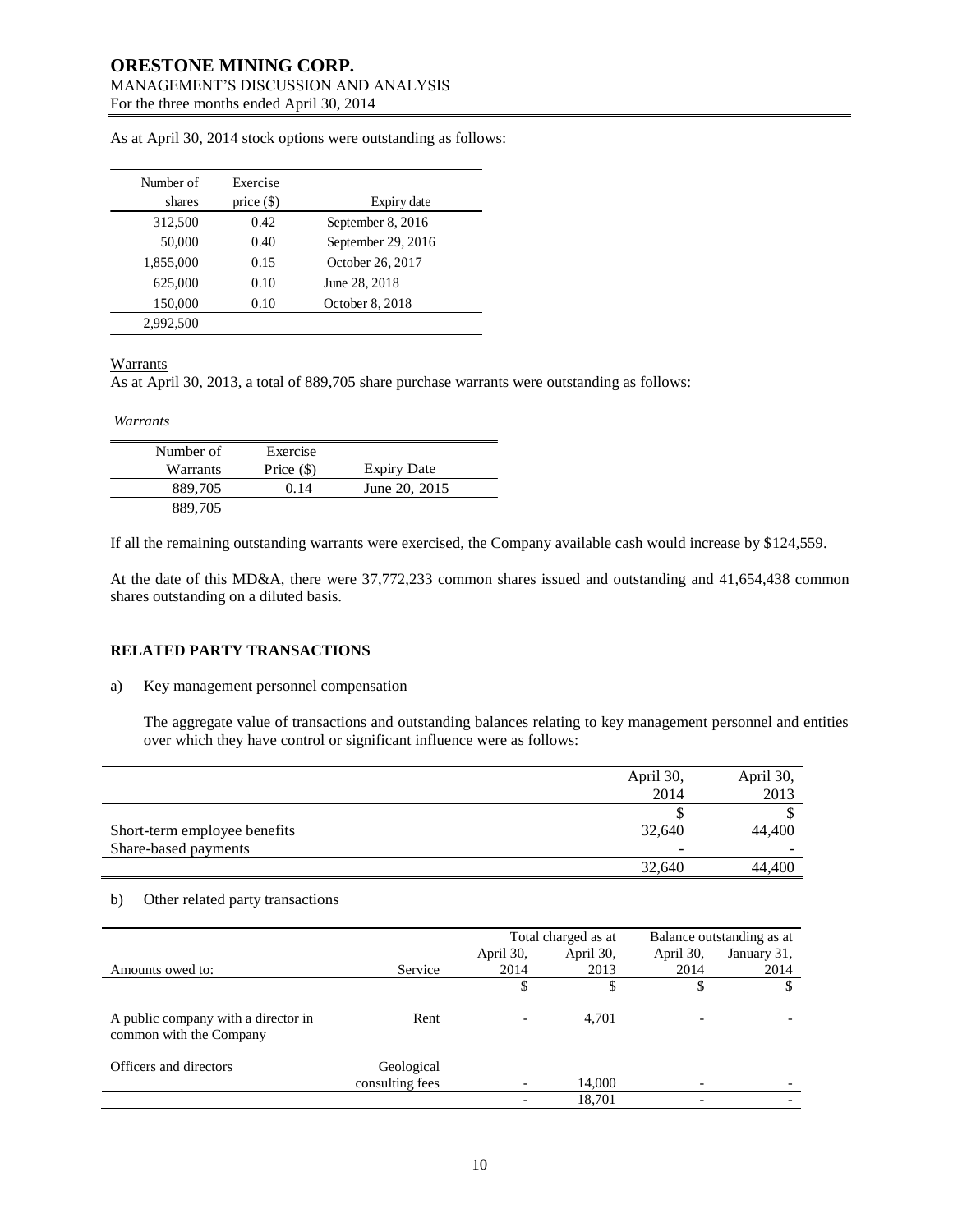## **ORESTONE MINING CORP.**

## MANAGEMENT'S DISCUSSION AND ANALYSIS

For the three months ended April 30, 2014

|                                                                         |         | Total charged as at |           |           | Balance outstanding as at |
|-------------------------------------------------------------------------|---------|---------------------|-----------|-----------|---------------------------|
|                                                                         |         | April 30,           | April 30, | April 30, | January 31,               |
| Amounts receivable from:                                                | Service | 2014                | 2013      | 2014      | 2014                      |
|                                                                         |         | \$                  | \$        |           | \$                        |
| A public company with a director in<br>common with the Company          | Rent    | 13.678              | 14.454    |           |                           |
| A private company controlled by a<br>director of the Company (Note 4)   | Rent    | 3.271               | 2.253     | 14.711    | 11,234                    |
| A public company with a director in<br>common with the Company (Note 4) | Rent    | 3.271               | 2.253     | 17.336    | 14,065                    |
|                                                                         |         | 20.219              | 18.960    | 32,047    | 25.299                    |

Amounts owing to/from related parties are non-interest bearing, unsecured, and have no fixed terms of repayment.

#### **PROPOSED TRANSACTIONS**

The Company does not currently have any proposed transactions approved by the board of directors. All current transactions are fully disclosed in the financial statements for the three months ended April 30, 2014.

#### **OTHER ITEMS NOT RELATED TO ONGOING BUSINESS ACTIVITIES**

#### *Changes in the direction of business*

Since incorporation on April 30, 2007, the Company is and continues to be primarily in the exploration stage with respect to its mineral properties.

#### **FINANCIAL INSTRUMENTS AND RISK MANAGEMENT**

The Company's financial instruments consist of cash, receivables, mineral tax credit recoverable, loans payable, accounts payable and due to related parties. The carrying value of these financial instruments approximates their fair value and are measured based on Level 1 of the fair value hierarchy. The Company's financial instruments are exposed to certain financial risks, including currency risk, credit risk, liquidity risk and interest risk.

#### **Management of Financial Risk**

The Company's financial instruments are exposed to certain financial risks, which include credit risk, interest rate risk, liquidity risk, and market risk.

#### *Credit Risk*

Credit risk is the risk that one party to a financial instrument will fail to fulfill an obligation causing the other party to incur a financial loss. The Company is exposed to credit risks arising from its cash holdings and receivables. The Company manages credit risk by placing cash with major Canadian financial institutions. Receivables are due from the Government of Canada and for reimbursements. Management believes that credit risk related to these amounts is low. As at April 30, 2014, the Company's maximum exposure to credit risk is the carrying value of its cash equivalents and accounts receivable.

#### *Interest Rate Risk*

Interest rate risk is the risk that an investment's value will change due to a change in the level of interest rates. The Company's exposure to interest rate risk relates to its ability to maintain the current rate of interest on its short-term investment.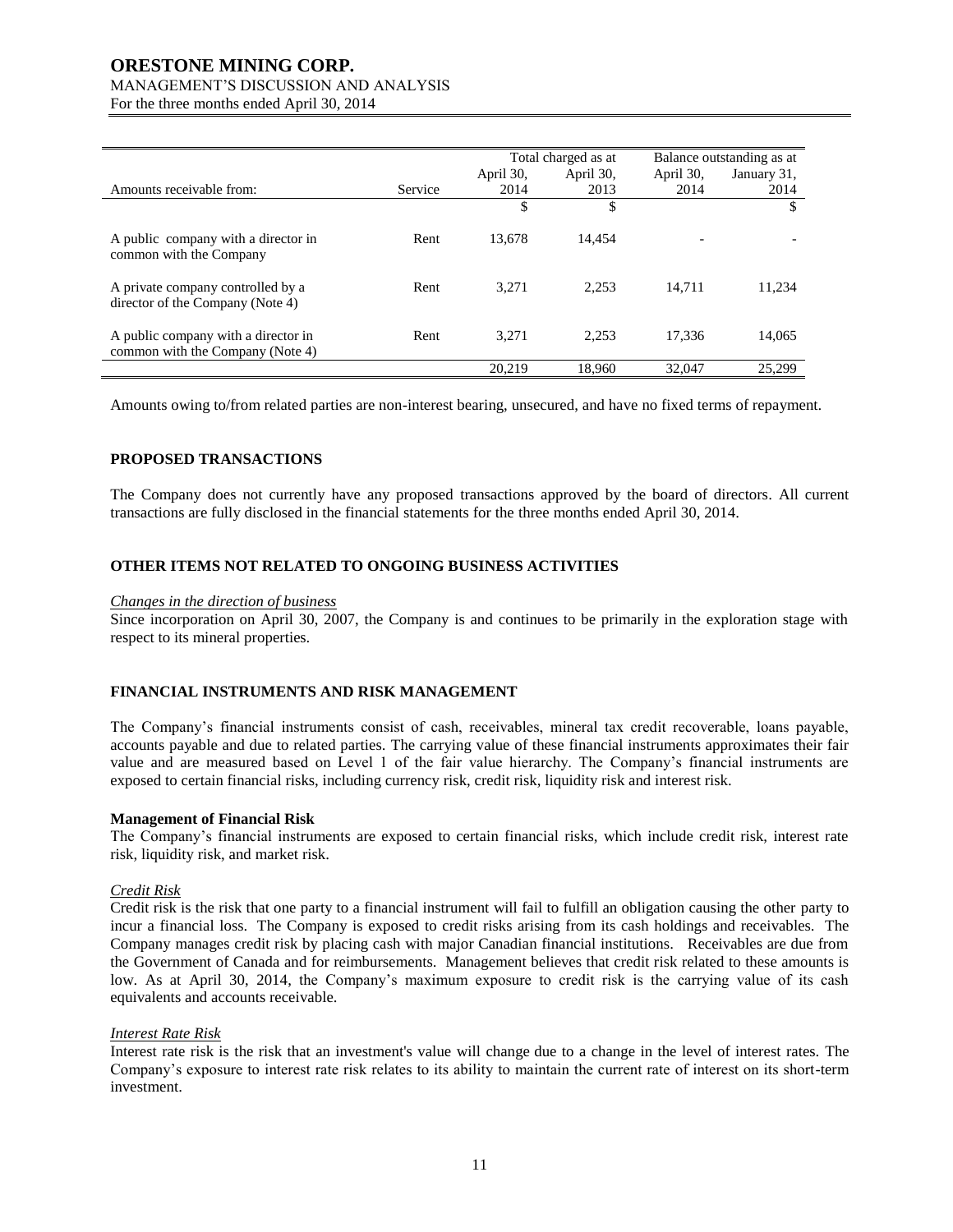### *Liquidity Risk*

Liquidity risk is the risk that the Company will not have sufficient funds to meet its financial obligations when they are due. To manage liquidity risk, the Company reviews additional sources of capital to continue its operations and discharge its commitments as they become due.

### *Market Risk*

Market risk is the risk that the fair value or future cash flows of a financial instrument will fluctuate because of changes in market prices. Market risk comprises three types of risk: currency risk, interest rate risk and price risk. The Company is not subject to currency risk as the functional currency is the Canadian dollar. The Company does not use any form of derivative or hedging instruments to reduce its foreign currency risk. The Company is not affected by price risk.

#### *Management of Industry Risk*

The Company is engaged primarily in the mineral exploration field and manages related industry risk issues directly. The Company is potentially at risk for environmental reclamation and fluctuations in commodity based market prices associated with resource property interests. Management is of the opinion that the Company addresses environmental risk and compliance in accordance with industry standards and specific project environmental requirements.

#### *Commodity Price Risk*

The ability of the Company to explore its mineral properties and the future profitability of the Company are directly related to the market price of gold and other precious metals.

## **Management of Capital**

The Company manages its common shares, stock options and warrants as capital. The Company's objectives when managing capital are to safeguard the Company's ability to continue as a going concern in order to pursue the exploration of its mineral properties to maintain a flexible capital structure which optimizes the costs of capital at an acceptable risk.

The Company manages the capital structure and makes adjustments to it in light of changes in economic conditions and the risk characteristics of the underlying assets. To maintain or adjust the capital structure, the Company may attempt to issue new shares and, acquire or dispose of assets.

## **ACCOUNTING ESTIMATES AND JUDGMENTS**

The preparation of the condensed consolidated interim financial statements requires management to make estimates and judgments and form assumptions that affect the reported amounts and other disclosures in these financial statements. The estimates and associated assumptions are based on historical experience and various other factors that

are believed to be reasonable under the circumstances, the results of which form the basis of making the judgments about carrying values of assets and liabilities that are not readily apparent from other sources. Actual results may differ from these estimates under different assumptions and conditions.

The estimates and underlying assumptions are reviewed on an ongoing basis. Revisions to accounting estimates are recognized in the period in which the estimate is revised if the revision affects only that period or in the period of the revision and further periods if the review affects both current and future periods.

Critical accounting estimates are estimates and assumptions made by management that may result in material adjustments to the carrying amount of assets and liabilities within the next financial year. Critical estimates used in the preparation of these financial statements include, among others, the recoverability of accounts receivable and deferred income tax assets, impairment of assets, measurement of share-based payments and valuation of reclamation obligations.

Critical accounting judgments are accounting policies that have been identified as being complex or involving subjective judgments or assessments. Critical accounting judgments include the expected economic lives of and the estimated future operating results and net cash flows from exploration properties and equipment.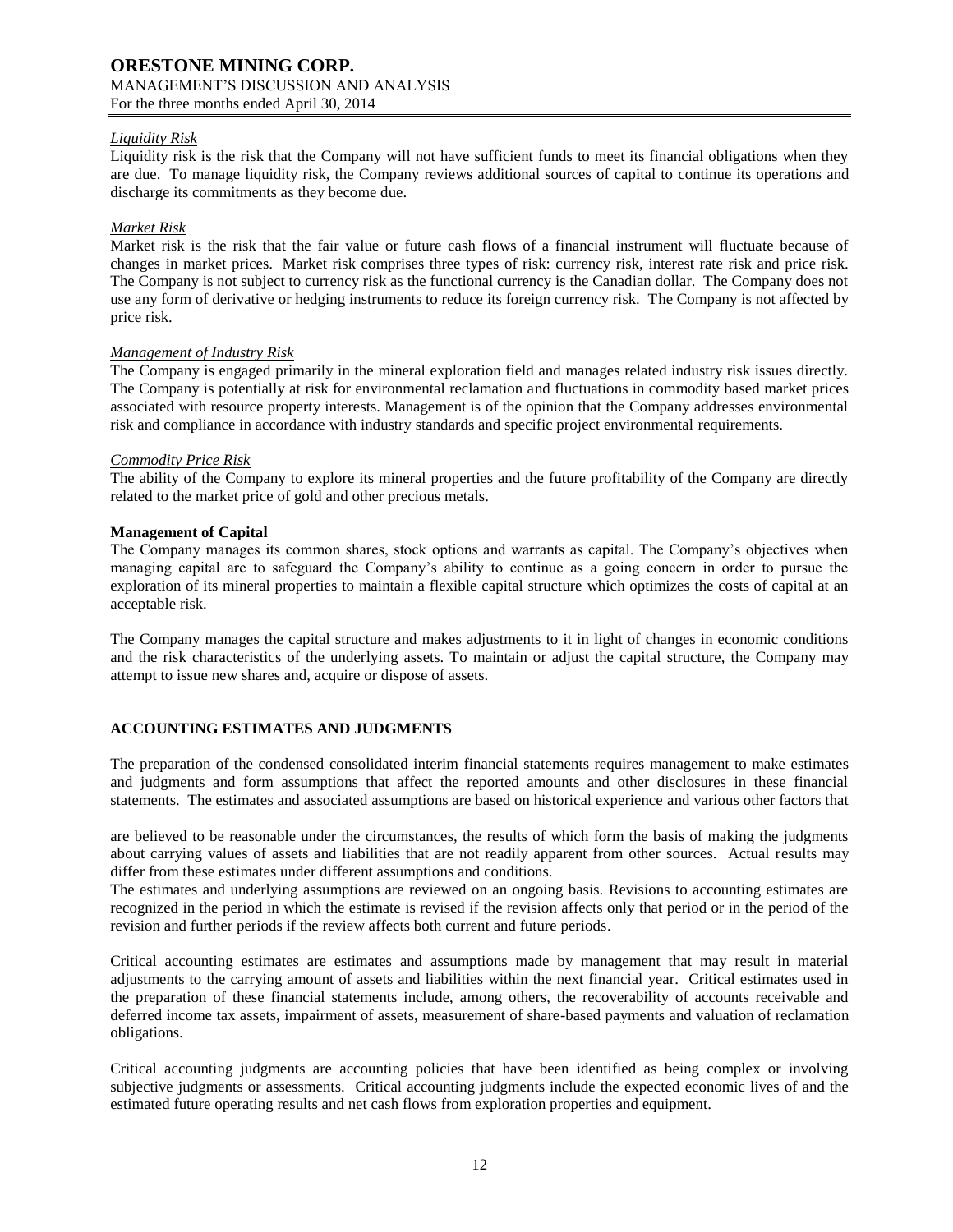## **ORESTONE MINING CORP.** MANAGEMENT'S DISCUSSION AND ANALYSIS

For the three months ended April 30, 2014

## **ADOPTION OF NEW AND REVISED STANDARDS AND INTERPRETATIONS**

## **New and amended standards adopted by the Company**

Effective February 1, 2013, the Company adopted the following new and revised IFRS that were issued by the IASB:

- Amendments to IAS 1, Presentation of Items of Other Comprehensive Income
- IFRS 7, Financial Instruments: Disclosures
- IFRS 10, Consolidated Financial Statements
- IFRS 11, Joint Arrangements
- IFRS 12, Disclosure of Interests in Other Entities
- IFRS 13, Fair Value Measurement
- IAS 19, Employee Benefits
- IAS 27, Separate Financial Statements
- IAS 28, Investments in Associates and Joint Ventures
- IFRIC 20, Stripping Costs in the Production Phase of a Surface Mine

The application of these new and revised IFRS has not had any material impact on the amounts reported for the current and prior periods but may affect the accounting for future transactions or arrangements.

#### **New standards, amendments and interpretations to existing standards not yet effective**

Effective for annual reporting periods beginning on or after January 1, 2014:

- IAS 32, Offsetting Financial Assets and Financial Liabilities
- IAS 36, Recoverable Amount Disclosures for Non‐Financial Assets
- IAS 39, Novation of Derivatives and Continuation of Hedge Accounting
- IFRIC 21, Levies
- Effective date to be finalized:
- IFRS 9, Financial Instruments, Classification and Measurement

The Company has not early adopted these new and amended standards and is currently assessing the impact that these standards will have on the Company's financial statements.

#### **OTHER MD&A DISCLOSURE REQUIREMENTS**

#### Information available on SEDAR:

As specified by National Instrument 51-102, Orestone advises readers of this MD&A that important additional information about the Company is available on the SEDAR website (www.sedar.com).

## Disclosure by venture issuer without significant revenue

An analysis of the material components of the Company's general and administrative expenses is disclosed in the financial statements to which this MD&A relates. An analysis of the material components of the mineral property and deferred exploration costs of the Company's mineral properties for its first two completed financial years is disclosed in Note 6 to the financial statements to which this MD&A relates.

#### Going concern issue

The Company is in the exploration stage and has no revenue or income from operations. The Company has limited capital resources and has to rely upon the sale of equity and/or debt securities for cash required for exploration and development purposes, for acquisitions and to fund the administration of the Company. Since the Company does not expect to generate any revenues from operations in the near future, it must continue to rely upon the sales of its equity or debt securities or joint venture agreements to raise capital. It follows that there can be no assurance that financing, whether debt or equity, will be available to the Company in the amount required by the Company at any particular time or for any period and that such financing can be obtained on terms satisfactory to the Company.